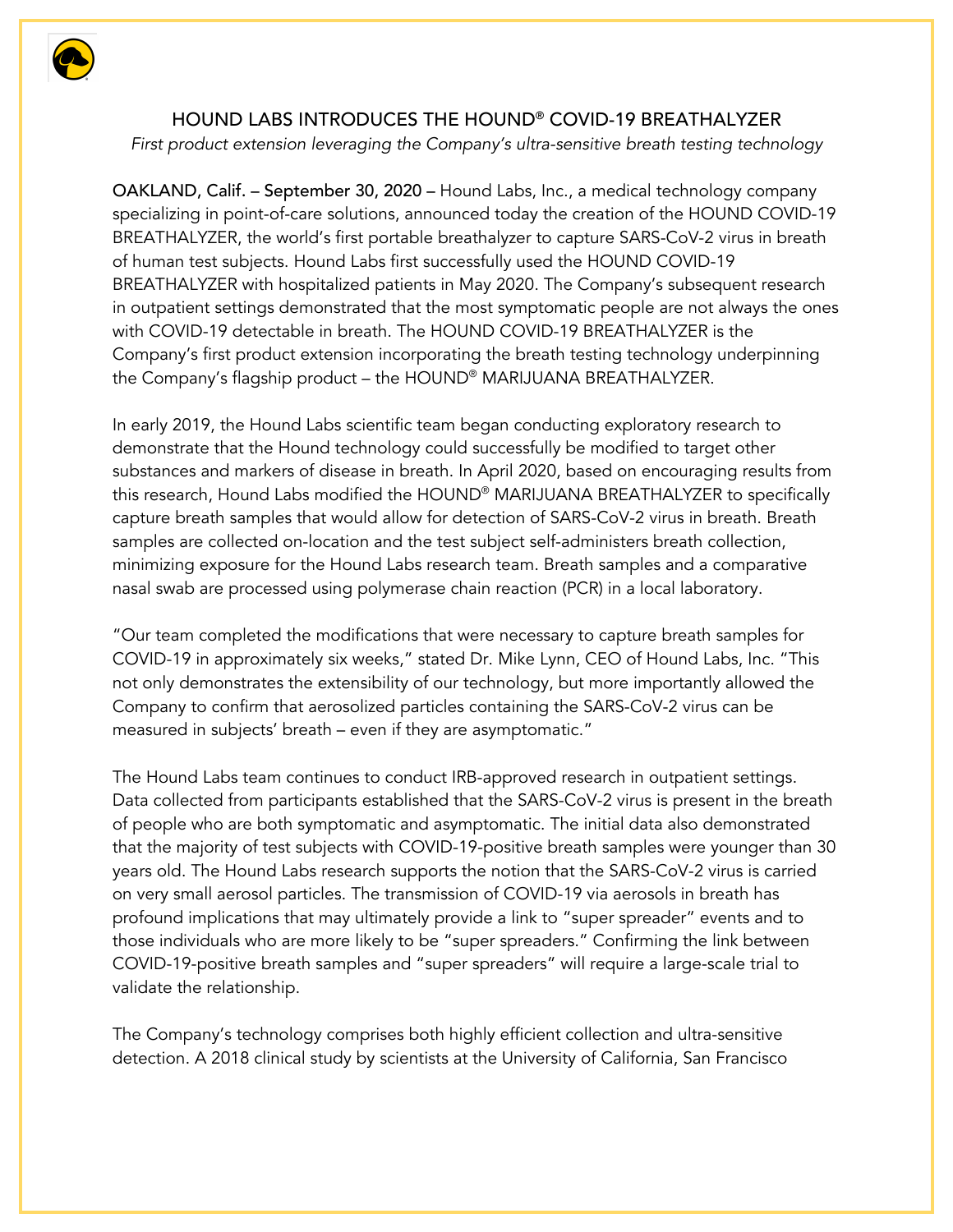

(UCSF)1 validated that Hound Labs' proprietary breath technology platform could capture particles in concentrations of parts per trillion or picograms per liter of breath (1 pg/L). While the UCSF research focused on detection of THC (the psychoactive ingredient in cannabis), the study also suggested that the ultra-sensitivity of the Company's core breath technology could be used for measuring concentrations of biomarkers related to other drugs or illness.

"We are excited about the potential of the Hound Labs technology to directly detect biological analytes of interest. Many breath detection approaches only measure secondary analytes such as volatile gases," explained Dr. Joe Heanue, CEO of Triple Ring Technologies. "The Hound Labs solution directly captures the SARS-CoV-2 virus rather than a proxy – a capability that is very useful for investigating a wide range of medical conditions." Hound Labs partnered with Triple Ring Technologies to help develop the pioneering technology.

The first HOUND MARIJUANA BREATHALYZER units are on track for availability in 4Q20. The HOUND MARIJUANA BREATHALYZER measures very recent marijuana use, providing onlocation results as to whether an individual smoked cannabis within hours of administering the test. Interested employers and law enforcement agencies can join the Wait List<sup>2</sup>.

Hound Labs will continue to conduct IRB-approved research with the HOUND COVID-19 BREATHALYZER. The Company is currently talking with strategic partners to conduct largescale clinical studies and to co-develop HOUND COVID-19 BREATHALYZERS.

## About Hound Labs, Inc.

Hound Labs is a point-of-care medical technology company that combines science and technology in novel ways to improve health and wellness. The Company believes its ultrasensitive and portable technologies will pave the way to practical and fair solutions for some of the leading public health and safety issues. Hound Labs' point-of-care solutions include the HOUND® MARIJUANA BREATHALYZER3 , which allows employers and law enforcement to identify recent marijuana use rapidly and accurately by testing breath on-site, and the HOUND® COVID-19 BREATHALYZER, which captures breath samples on-location for laboratory identification of COVID-19. Founded in 2014, the Oakland-based company was co-founded by CEO, Dr. Mike Lynn, an ER physician, reserve deputy sheriff, and former venture capitalist. Benchmark, Icon Ventures, Intrinsic Capital Partners, Main Street Advisors, NFP Ventures, and individual investors have funded the Company.

###

<sup>1</sup> http://clinchem.aaccjnls.org/content/65/9/1171

<sup>2</sup> https://houndlabs.com/wait-list/

 $3$  The HOUND® MARIJUANA BREATHALYZER is intended to detect recent marijuana use. It does not measure whether, or how much, a person is impaired. It is intended solely for use in law enforcement, employment, and insurance settings. It should not be used for any medical or therapeutic purposes, or for any Federal drug testing programs, such as programs run by the Substance Abuse and Mental Health Services Administration (SAMHSA), the Department of Transportation (DOT), and the U.S. military.